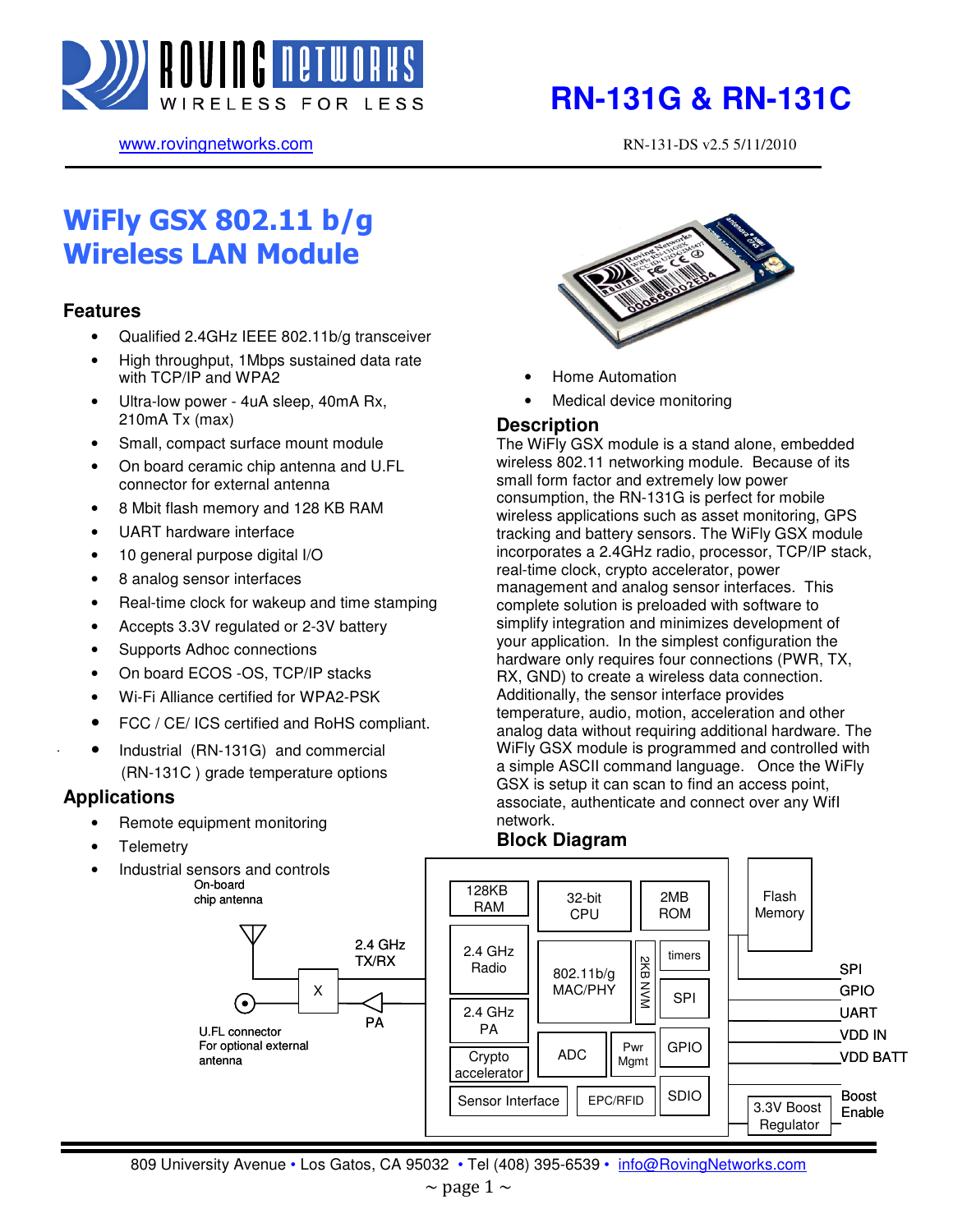

### www.rovingnetworks.com RN-131-DS v2.5 5/11/2010

### **Overview**

- Host Data Rate up to 1 Mbps for UART
- Intelligent, built-in power management with programmable wakeup
- Can be powered from regulated 3.3-3.7V source or 2.0-3.0V batteries
- Real time clock for time stamping, auto-sleep and auto-wakeup
- Configuration over UART using simple ASCII commands
- Telnet configuration over WiFi
- Over the air firmware upgrade (FTP)
- Memory 128 KB RAM,2MB ROM, 2 KB battery-backed memory, 8 Mbit Flash.
- Secure WiFi authentication WEP-128, WPA-PSK (TKIP), WPA2-PSK (AES)
- Built in networking applications DHCP, UDP, DNS, ARP, ICMP, TCP, sockets
- 802.11 power save and roaming functions

### **Environmental Conditions**

| <b>Parameter</b>              | <b>RN-131G</b>                                     | <b>RN-131C</b>                      |
|-------------------------------|----------------------------------------------------|-------------------------------------|
| Temperature Range (Operating) | $-30\,^{\circ}\text{C} \sim +85\,^{\circ}\text{C}$ | $0^{\circ}$ C ~ +70 $^{\circ}$ C    |
| Temperature Range (Storage)   | -40 $^{\circ}$ C ~ +85 $^{\circ}$ C                | -40 $^{\circ}$ C ~ +85 $^{\circ}$ C |
| Relative Humidity (Operating) | ≤90%                                               | ≤90%                                |
| Relative Humidity (Storage)   | ≤90%                                               | ≤90%                                |

### **Electrical Characteristics**

| <b>Supply Voltage</b>         | Min  | Typ. | Max. | Unit       |
|-------------------------------|------|------|------|------------|
| Supply Voltage VDD            | 3.0  | 3.3  | 3.7  | <b>VDC</b> |
| Supply Voltage (VBATT option) | 2.0  | 3.0  | 3.3  | <b>VDC</b> |
| Pin 21 switched 3.3V output   |      |      | 150  | ma         |
| <b>Digital linput</b>         |      |      |      |            |
| Input logic HIGH VIH          | 2.3V |      |      | <b>VDC</b> |
| Input logic LOW VIL           |      |      | 1.0V | <b>VDC</b> |
| <b>Digital Output drive</b>   |      |      |      |            |
| PIO 4,5,6,7,8                 |      | 24   |      | ma         |
| PIO 9,10,11,12,13             |      | 8    |      | ma         |
| <b>Power consumption</b>      |      |      |      |            |
| Sleep                         |      | 4    |      | uA         |
| Standby (doze)                |      | 15   |      | mA         |
| Connected (idle, RX)          |      | 40   |      | mA         |
| Connected (TX)                |      | 140  | 212  | mA         |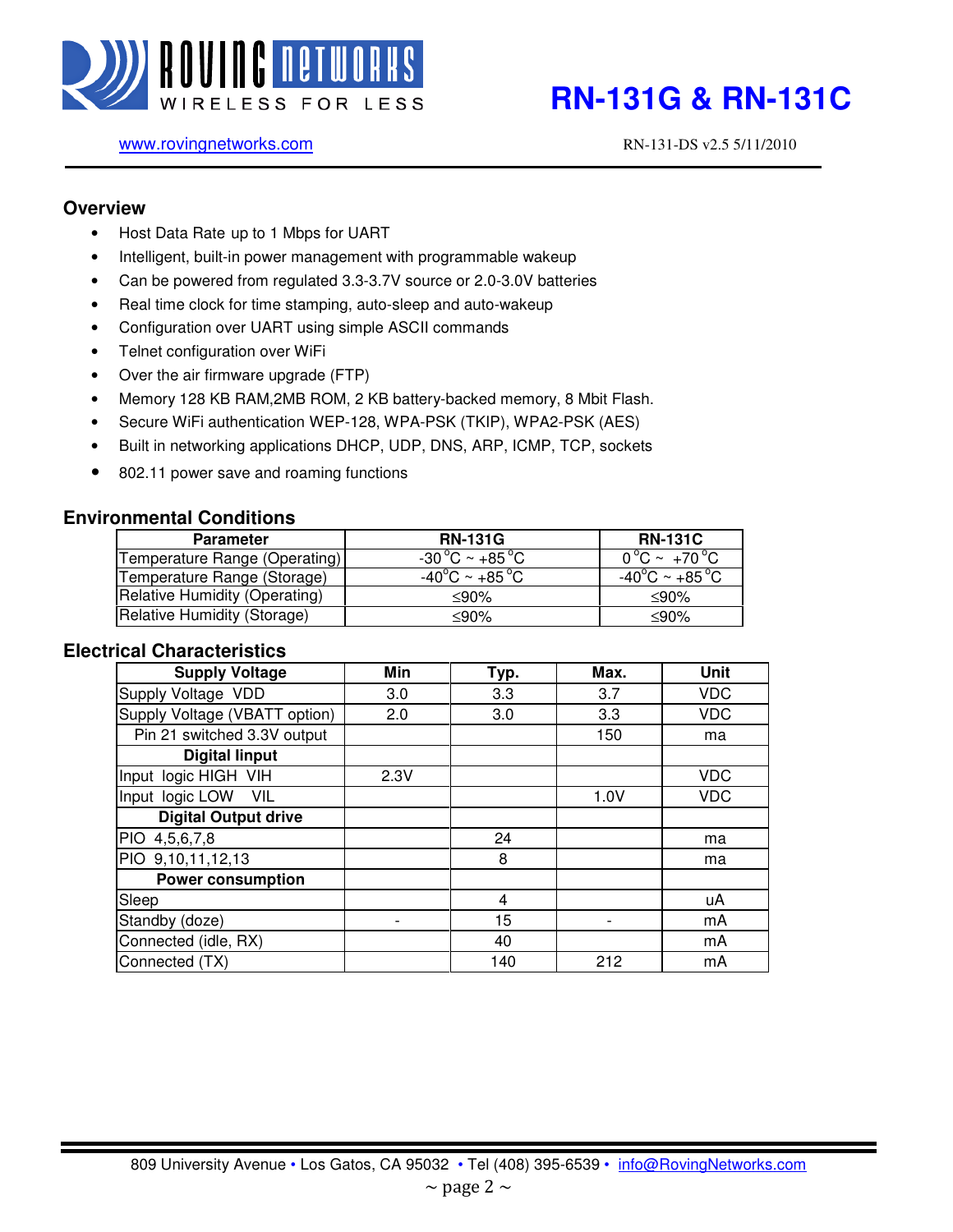

www.rovingnetworks.com RN-131-DS v2.5 5/11/2010

### **Analog Sensor Inputs**

| <b>Parameter</b>                             | Value                             |
|----------------------------------------------|-----------------------------------|
| Sense 0,1,2,3 wakeup detect threshold        | 500mV                             |
| AD sense 0-7 measurement range               | $0-400$ m $V$                     |
| Precision                                    | 14 bits = $12uV$                  |
| Accuracy                                     | 5% un-calibrated, .01% calibrated |
| Minimum conversion time                      | 35uS (5kHz over wifi)             |
| Sensor Power (pin 33) output resistance 3.3V | 10 ohms, max current = $50mA$     |

### **Radio Characteristics**

| <b>Parameter</b>                      | <b>Specifications</b>                                                                   |
|---------------------------------------|-----------------------------------------------------------------------------------------|
| Frequency                             | $2402 \sim 2480$ MHz                                                                    |
| Modulation                            | 802.11b compatibility: DSSS(CCK-11, CCK-5.5, DQPSK-2, DBPSK-<br>802.11g: OFDM (default) |
| Channel intervals                     | 5MHz                                                                                    |
| Channels                              | $1 - 14$                                                                                |
| Transmission rate (over the air)      | 1 – 11Mbps for 802.11b / 6 – 54Mbps for 802.11g                                         |
| Receive sensitivity                   | -85dBm typ.                                                                             |
| Output level (Class1)                 | $+18$ d $Bm$                                                                            |
| Maximum RF input to U.FL<br>connector | $10$ dBm                                                                                |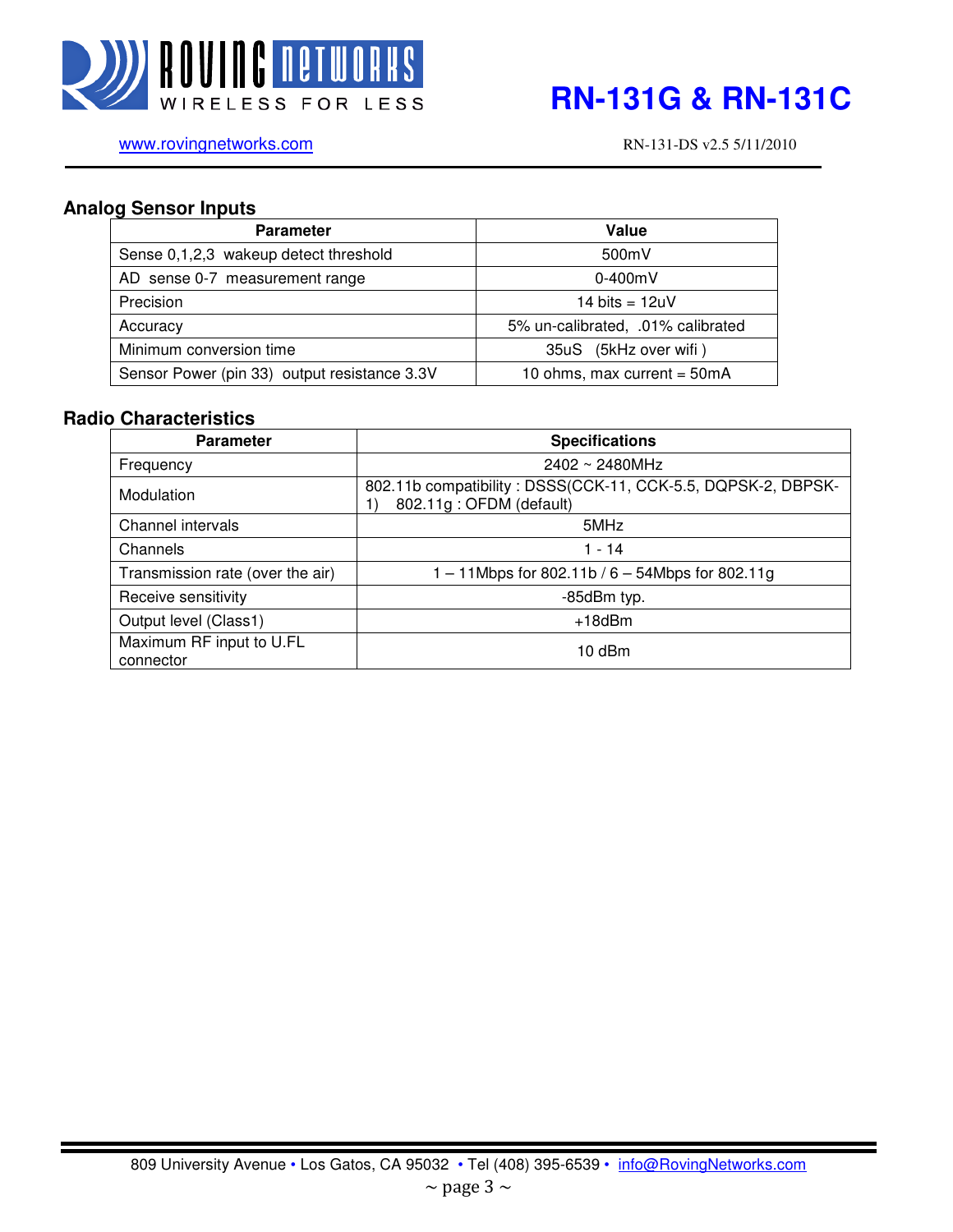

# **RELESS FOR LESS <b>RN-131G & RN-131C**

www.rovingnetworks.com RN-131-DS v2.5 5/11/2010

## **Typical Application Schematic**

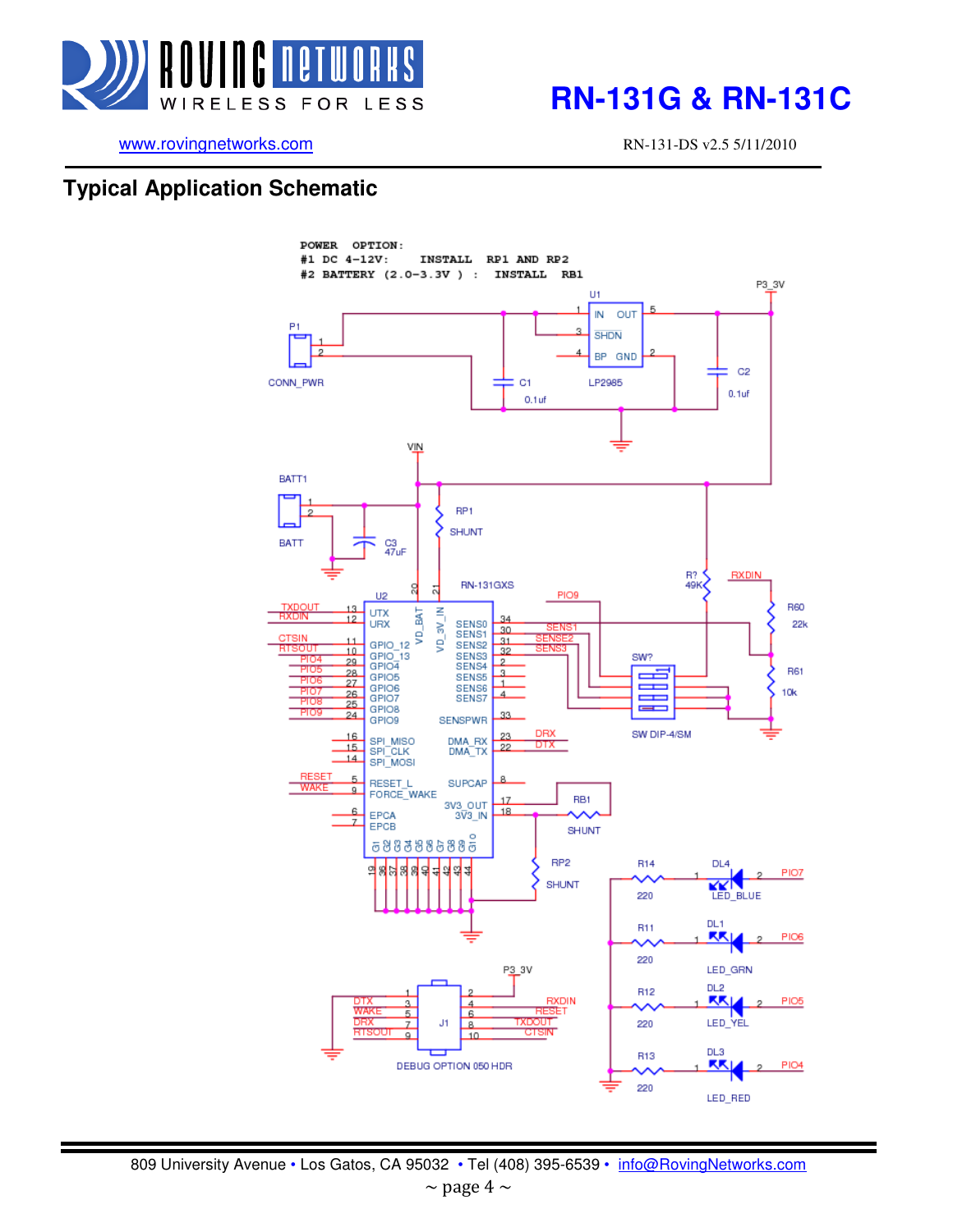

# WIRELESS FOR LESS **RN-131G & RN-131C**

www.rovingnetworks.com RN-131-DS v2.5 5/11/2010

## **Pin Description**



| Pin             | <b>Name</b>        | <b>Description</b>                                                      | <b>Default</b>    |
|-----------------|--------------------|-------------------------------------------------------------------------|-------------------|
| 1               | SENSOR-6           | Sensor interface, analog input to module, 1.2V                          | No connect        |
| $\overline{2}$  | SENSOR-4           | Sensor interface, Analog input to module, 1.2V                          | No connect        |
| $\overline{3}$  | SENSOR-5           | Sensor interface, Analog input to module, 1.2V                          | No connect        |
| $\overline{4}$  | SENSOR-7           | Analog input to module, 1.2V                                            | No connect        |
| $\overline{5}$  | <b>RESET</b>       | Module reset, Active Low, reference to VDD-BATT, 160 usec pulse         | Pull up           |
| 6               | EPC-ANT-A          | EPC port, RFID antenna A                                                | No connect        |
| $\overline{7}$  | EPC-ANT-B          | EPC port, RFID antenna B                                                | No connect        |
| $\overline{8}$  | <b>SUPERCAP</b>    | Balance center pin voltage on stacked super capacitors, Analog 3.3V     | No connect        |
| $\overline{9}$  | <b>FORCE AWAKE</b> | Force the module to wakeup, input to module, 31us min. pulse            |                   |
| $\overline{10}$ | GPIO-13            | UART RTS flow control, 8mA drive, 3.3V tolerant                         |                   |
| $\overline{11}$ | GPIO-12            | UART CTS flow control, 8mA drive, 3.3V tolerant                         |                   |
| $\overline{12}$ | UART-RX            | RX to the module, 8mA drive, 3.3V tolerant                              |                   |
| 13              | UART-TX            | TX from the module, 8mA drive, 3.3V tolerant                            |                   |
| 14              | <b>SPI-MOSI</b>    | SPI master data out (Contact Roving Networks for details)               | No connect        |
| 15              | <b>SPI-CLK</b>     | SPI clock, (Contact Roving Networks for details)                        | No connect        |
| 16              | SPI-MISO           | SPI master data in (Contact Roving Networks for details)                | No connect        |
| 17              | 3.3V-REG-OUT       | boost regulator control output, connect to 3.3V-REG-IN to enable        | No connect        |
| $\overline{18}$ | 3.3V-REG-IN        | boost regulator control input, connect to 3.3V-REG-OUT to enable        | GND to disable    |
| 19              | GND                | Ground                                                                  |                   |
| $\overline{20}$ | <b>VDD-BATT</b>    | Battery input, 2.0-3.3V with boost regulator in use, 3.0-3.7V otherwise |                   |
| $\overline{21}$ | VDD-IN             | 3.3 to 3.7 voltage, do not connect when boost regulator is in use       |                   |
| $\overline{22}$ | DMA-TX             | *(apply 100K pulldown if ultra low sleep power regd)<br>Debug port      | <b>HIGHZ</b>      |
| $\overline{23}$ | <b>DMA-RX</b>      | Debug port                                                              | No connect        |
| 24              | GPIO-9             | Restore factory resets, 8mA drive, 3.3V tolerant                        | <b>INPUT</b>      |
| 25              | GPIO-8             | GPIO, 24mA drive, 3.3V tolerant                                         | GP output         |
| 26              | GPIO-7             | GPIO, 24mA drive, 3.3V tolerant                                         | <b>GP</b> output  |
| 27              | GPIO-6             | Connection STATUS, 24mA drive, 3.3V tolerant                            | <b>LED</b> output |
| $\overline{28}$ | GPIO-5             | Data transfer STATUS, 24mA drive, 3.3V tolerant                         | LED output        |
| 29              | GPIO-4             | Association STATUS, 24mA drive, 3.3V tolerant                           | LED output        |
| 30              | SENSOR-1           | Sensor interface, analog input to module, 1.2V                          |                   |
| $\overline{31}$ | SENSOR-2           | Sensor interface, analog input to module, 1.2V                          |                   |
| $\overline{32}$ | SENSOR-3           | Sensor interface, analog input to module, 1.2V                          |                   |
| 33              | <b>SENSE-PWR</b>   | Voltage output from module to power external sensors, 3.3V              |                   |
| $\overline{34}$ | SENSOR-0           | Wakeup from external condition                                          |                   |
| 35              | NO CONNECT         |                                                                         | No connect        |
| $36 - 44$       | <b>GND</b>         | Must be connected for proper antenna performance                        |                   |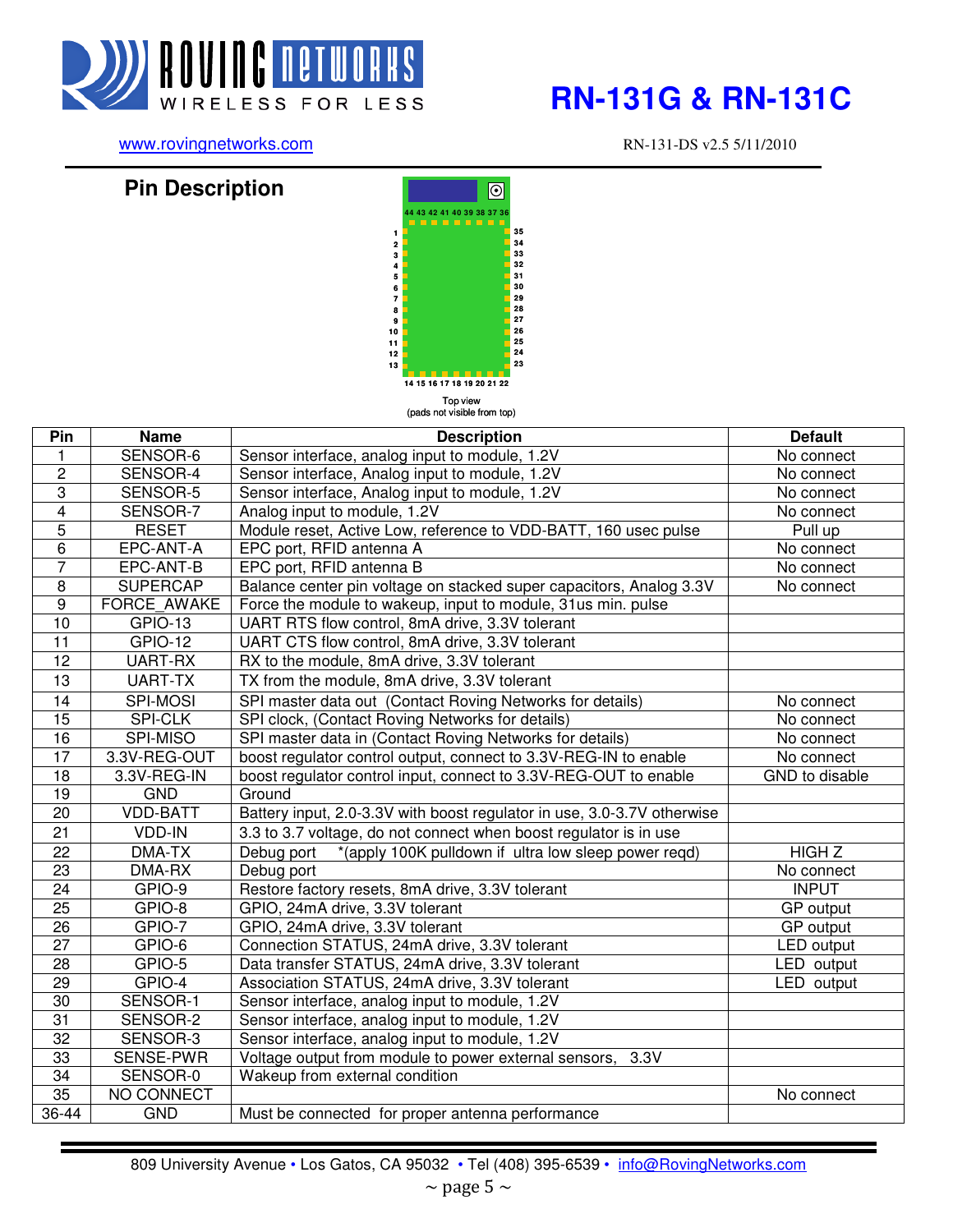

# **RELESS FOR LESS RN-131G & RN-131C**

www.rovingnetworks.com RN-131-DS v2.5 5/11/2010

## **Physical Dimensions**  20 mm 2.5 mm  $\boxed{\odot}$ ↑ 2.5 mm 37 mm RN131G Ceramic cl U.FL antenna connector 刁 RF Shi 不 3.5 mm  $\leftarrow$  2 mm ⊻ ↑ pin 36 pin 11 mm 37 mm 2 mm 28.5 mm ⇃ ↑ pin 23 pin 14 2 mm 不 2 mm 2 mm 20 mm

Bottom view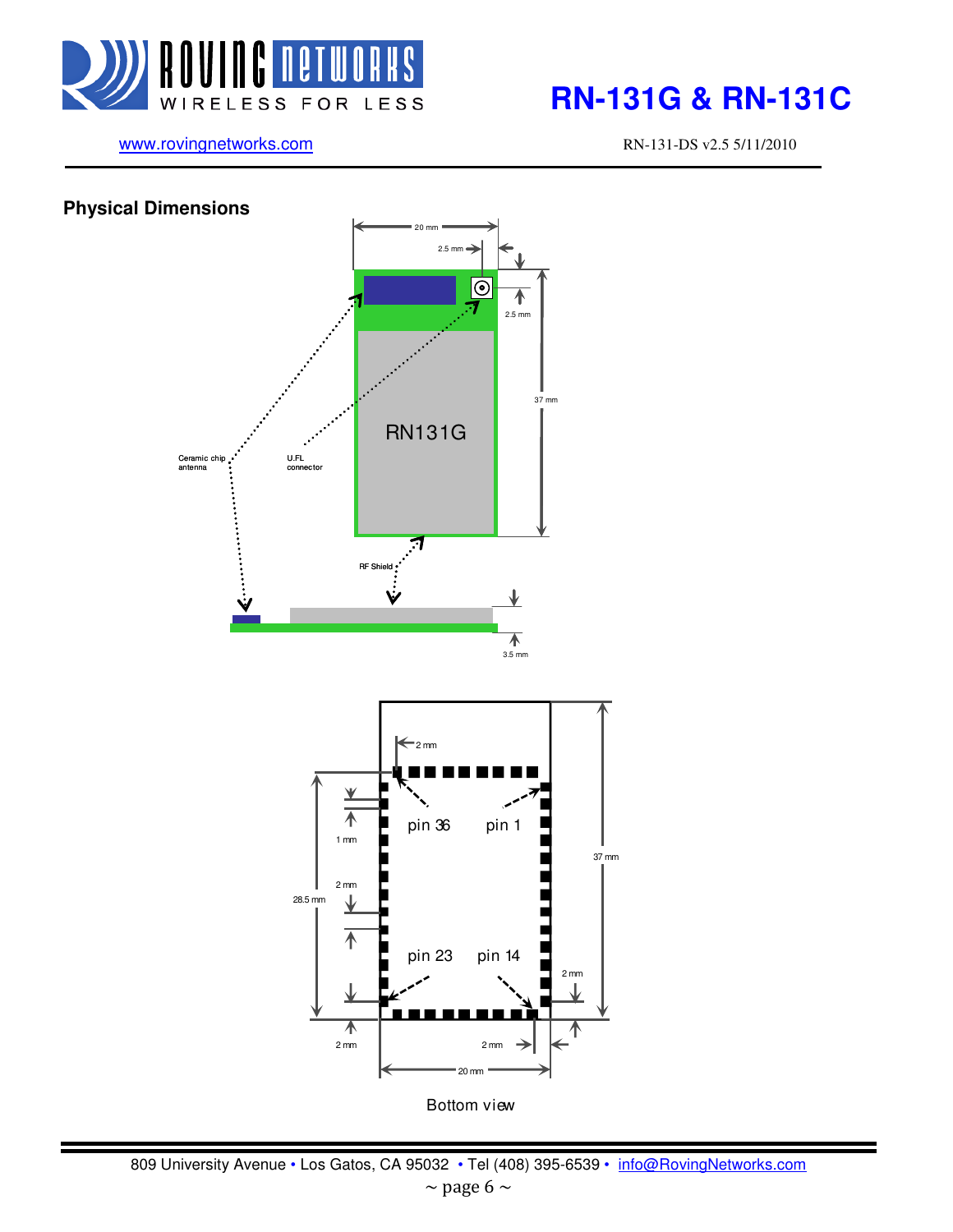

www.rovingnetworks.com RN-131-DS v2.5 5/11/2010

30 mm

RN131G

Top view

Keep metallic components, mectors,,vias away from antenna area

8.5 mm

 $\overline{\circ}$ 

6 mm

### **Design Concerns**

1. **Minimizing radio interference.** When integrating the WiFly module with on board chip antenna make sure the area around the chip antenna end the module protrudes at least 6mm from the mother board PCB and any metal enclosure. If this is not possible use the on board U.FL connector to route to an external Antenna.

The 8.5 mm area under the antenna end of the module should be keep clear of metallic components, connectors, vias, traces and other materials that can interfere with the radio signal.

2. **Proper grounding.** For the module antenna to function pins 36- to 44 must be connected to GND. We suggest you place module such that 0.5mm of theses pads is exposed. This provides access for soldiering pins 36 through 44 from below and provides ample clearance of the antenna from the PCB.



3. **Solder Reflow.** Reflow temperature must not exceed 220C.

To reflow solder the RN-131G and RN-131C module onto a PCB Roving recommends a RoHS compliant solder paste equivalent to the NIHON ALMIT paste or OMNIX OM-310 solder paste from Alpha metals.

### **NOTE: Use no clean Flux, Do NOT water wash!**

Bottom view

Note also, that the temperature profile is based on the IC level and other components level only (without the shield can). So if we go on module perspective, above 245C profile should be acceptable.

In fact the module temperature profile specifications tells, that you should be able to go beyond 240C (from 220C[60secs] to 250C[10secs]). The module temperature profile diagram is shown below.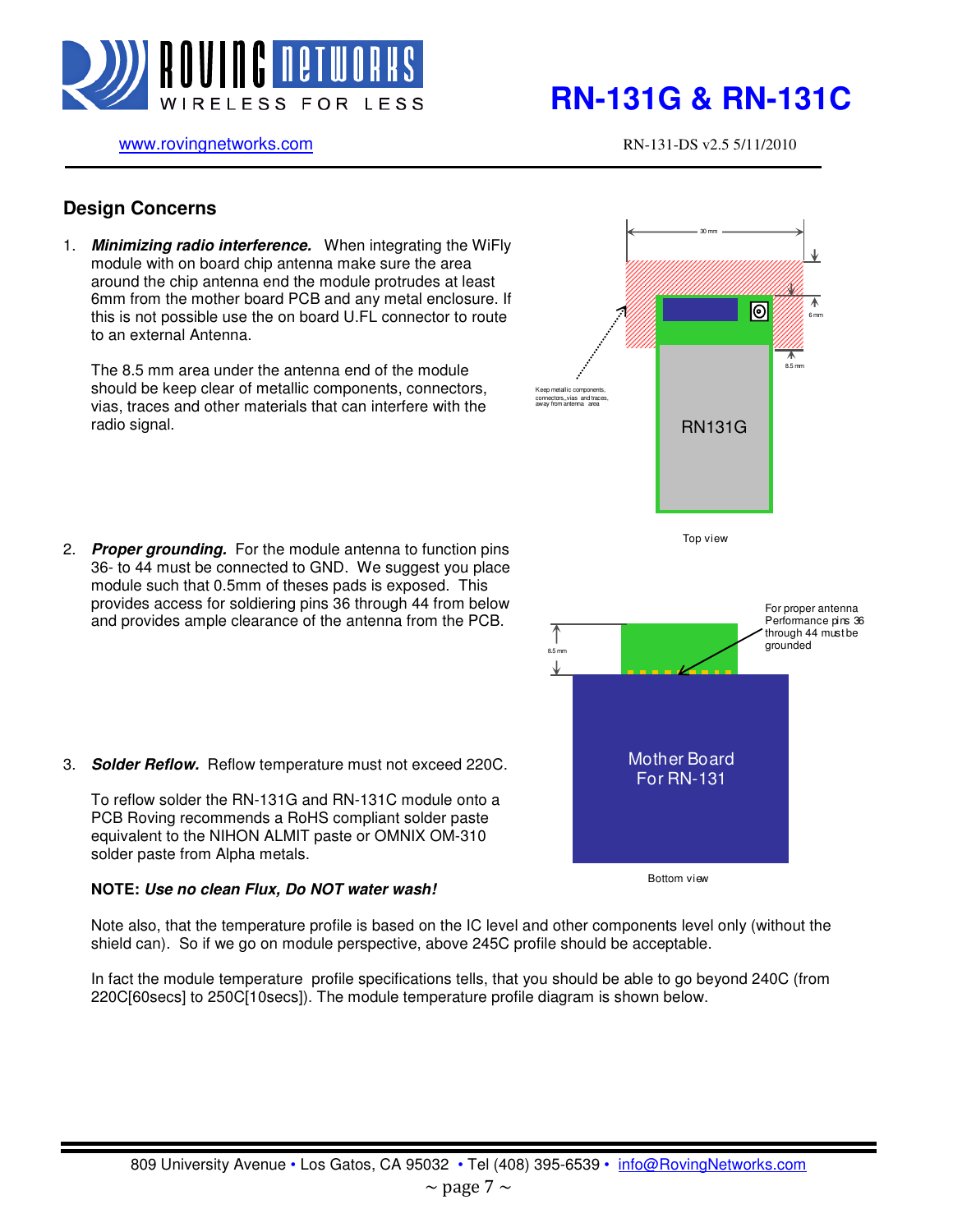

# **RN-131G & RN-131C RN-131C**

www.rovingnetworks.com RN-131-DS v2.5 5/11/2010



4. **U.FL connector.** Use Hirose U.FL connector **U.FL-R-SMT** to for connecting external antennas. See Roving Networks U.FL to SMA cable. Part number: RN-UFL-SMA6

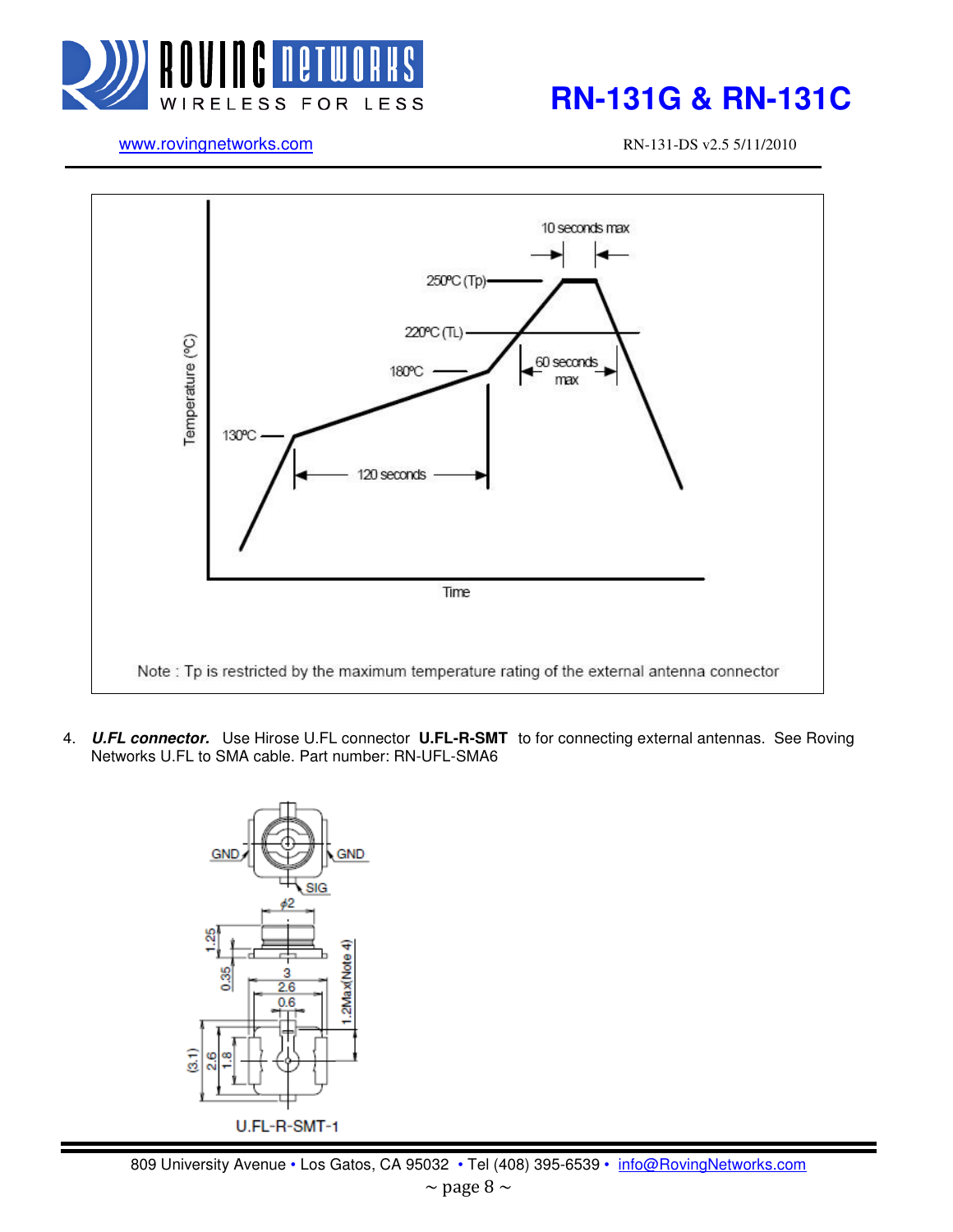

### www.rovingnetworks.com RN-131-DS v2.5 5/11/2010

- 5. **Connection Status.** GPIO-4, GPIO-5, GPIO-6 are available to drive a status LEDs. GPIO-6 indicates TCP/IP connection status. This signal is ON high for an active connection, toggles fast to indicate no IP address and toggles slow indicates IP address OK but not connection. GPIO-4 indicates association status. High means not associated with a network, Off indicates associated and Internet access is OK. GPIO-5 toggles when data is transferred.
- 6. **Keep out areas.** When designing your PCB avoid exposed trace and via beneath the module.
- 7. **Powering the module.** The WiFly module can be powered from either 3.0VDC batteries or 3.3VDC regulated power.

3.0VDC battery power

- Apply power to pin 20 (VDD-BATT)
- Short pin 17 (3.3V-REG-OUT) to pin 18 (3.3V-REG-IN) (battery boost mode)
- 150mA of current at 3.3V available for external devices on pin 21 when in battery boost mode.



### 3.3 VDC power

• Apply power to pin 20(VDD-BATT) and pin 21 (VDD-IN)

Bottom view

• Connect pin 18 (3.3V-REG-IN) to ground and leave pin 17 (3.3V-REG-OUT) unconnected.

### 8. **Achieving lowest power in sleep mode**

To achieve the lowest power consumption (4uA) in sleep mode connect a weak pull down (100K resistor to GND) on the following pin.

### **Pin 22 - DMA-TX**

If GPIO-8 through GPIO-4 are being used to drive an output, connect a 100k pull down resistor. Any GPIOs not used (No connect) can be left floating.

**Pin 25 - GPIO-8 Pin 26 - GPIO-7 Pin 27 - GPIO-6 Pin 28 - GPIO-5 Pin 29 - GPIO-4** 

Other GPIO lines: No pulldown needed, internal pulldown ( 80K ) already on chip.

The power consumption in sleep mode without these signals connected to a pull down is 655uA

- 9. **Sensor Interfaces.** Inputs must not exceed 1.2V. Sensitivity saturates at 400 mV.
- 10. **Adhoc mode and Restoring Factory Settings.** Adhoc mode is controlled through GPIO-9. It is a good idea to connect pin 24, GPIO-9 to a switch or jumper connected to a pull up. When GPIO-9 is driven high at power up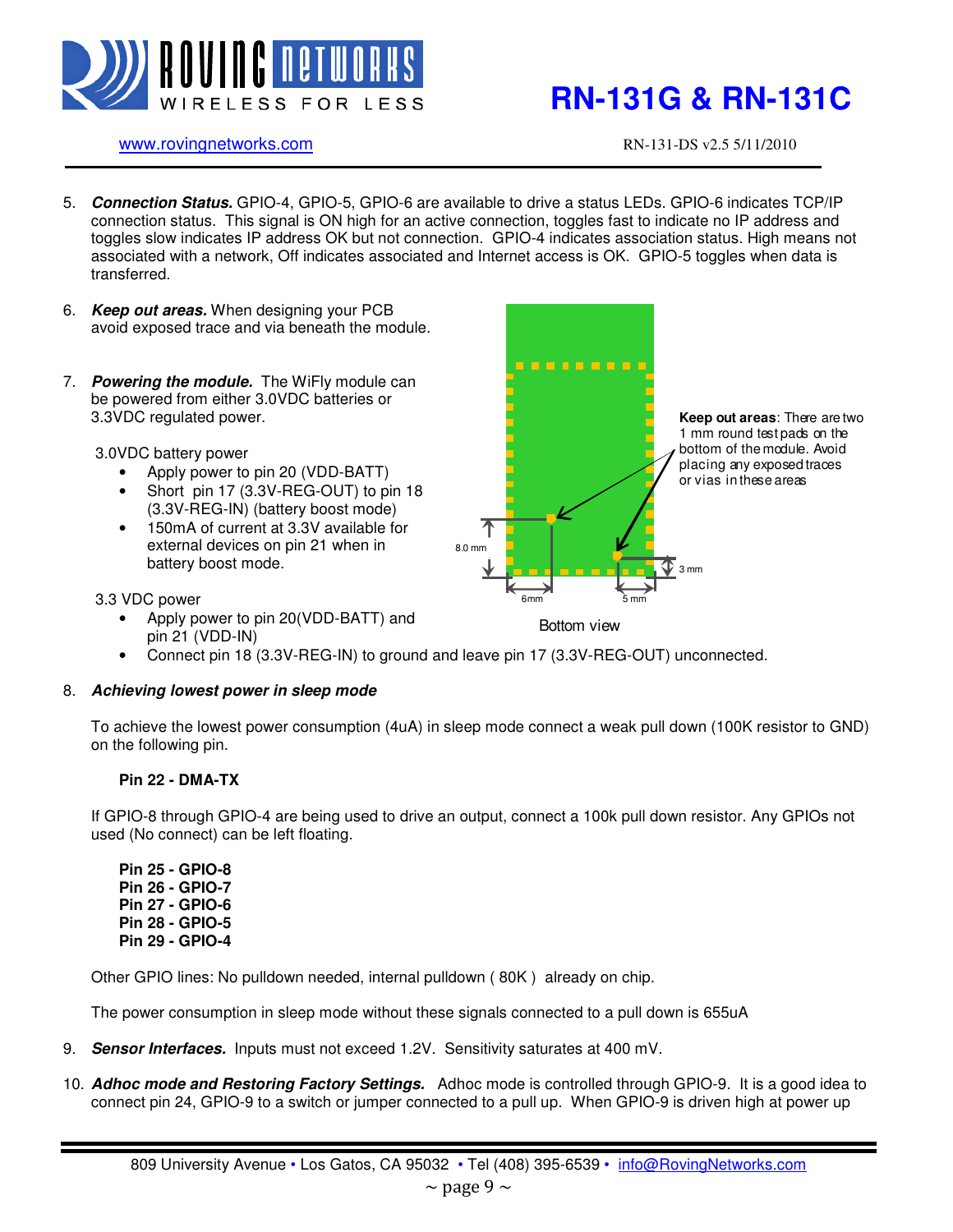

### www.rovingnetworks.com RN-131-DS v2.5 5/11/2010

the module will be in Adhoc mode. If GPIO-9 is then toggled low 5 times, the initial factory default configuration will be RESTORED. This is useful for cases where the module is mis-configured and is no long responding.

### **Compliance Information**

| <b>FCC</b>    | ID U3O-G2M5477 Part 15.247                                  |
|---------------|-------------------------------------------------------------|
| <b>IC</b>     | (canada) RSS-210                                            |
| <b>CE</b>     | EU ID # 0681                                                |
| <b>REG</b>    | U9M20901-1000-C                                             |
| <b>RADIO</b>  | EN 300328 V1.7.1 (10/2006)                                  |
| <b>EMC</b>    | EN 301489-1 V1.8.1 (04/2008), EN 301489-17 V1.3.2 (04/2008) |
| <b>SAFETY</b> | EN 60950-1:2001+A11:2004                                    |
| <b>RoHs</b>   | Compliant                                                   |

### **Ordering Information**

| <b>Part Number</b>                                          | <b>Description</b>                                                                            |
|-------------------------------------------------------------|-----------------------------------------------------------------------------------------------|
| <b>RN-131G</b>                                              | Industrial Temperature $(-30 \text{ to } +85 \text{ C})$ With chip antenna and U.FL connector |
| <b>RN-131C</b>                                              | Commercial Temperature $(0 \text{ to } +70 \text{ C})$ With chip antenna and U.FL connector   |
| RN-131G-EVAL                                                | Development Kit for the RN-131G (Includes the RN-131G module)                                 |
| RN-134                                                      | SuRFboard carrier PCB for RN-131, RS-232, LEDs, power regulator. Sensor connections           |
| RN-SMA4-RP                                                  | 4" external antenna with reverse polarity SMA connector. Used with RN-UFL-SMA6                |
| RN-UFL-SMA6                                                 | 6 inch cable with U.FL connector on one end and SMA on the other                              |
| For other configurations, contact Roving Networks directly. |                                                                                               |

Visit http://www.rovingnetworks.com for current pricing and a list of distributors carrying our products.

### **Copyright © 2009 Roving Networks.** All rights reserved.

Roving Networks reserves the right to make corrections, modifications, and other changes to its products, documentation and services at any time. Customers should obtain the latest relevant information before placing orders and should verify that such information is current and complete.

Roving Networks assumes no liability for applications assistance or customer product design. Customers are responsible for their products and applications using Roving Networks components. To minimize the risks associated with customer products and applications, customers should provide adequate design and operating safeguards.